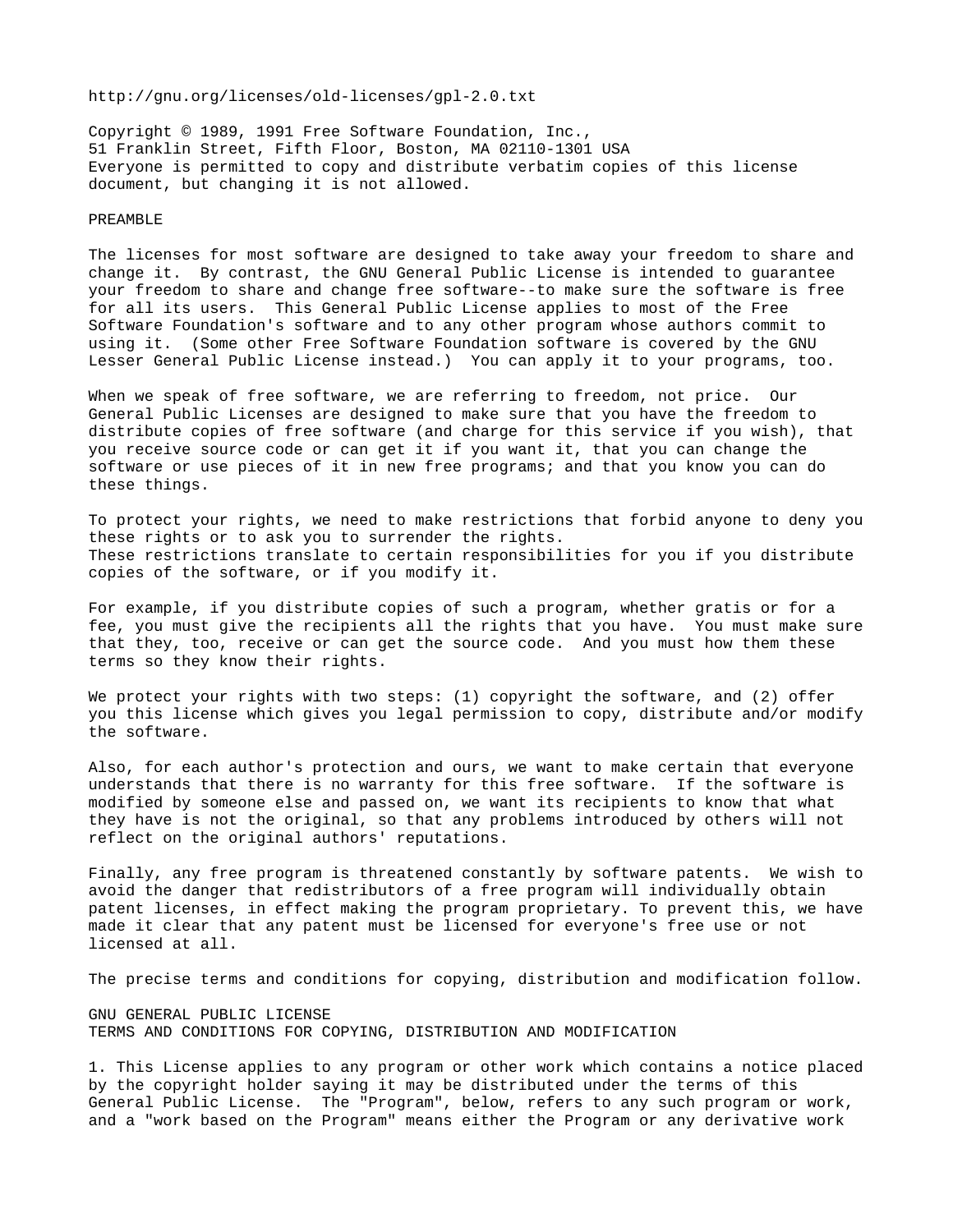under copyright law: that is to say, a work containing the Program or a portion of it, either verbatim or with modifications and/or translated into another language. (Hereinafter, translation is included without limitation in the term "modification".) Each licensee is addressed as "you".

Activities other than copying, distribution and modification are not covered by this License; they are outside its scope. The act of running the Program is not restricted, and the output from the Program is covered only if its contents constitute a work based on the Program (independent of having been made by running the Program).

Whether that is true depends on what the Program does.

2. You may copy and distribute verbatim copies of the Program's source code as you receive it, in any medium, provided that you conspicuously and appropriately publish on each copy an appropriate copyright notice and disclaimer of warranty; keep intact all the notices that refer to this License and to the absence of any warranty; and give any other recipients of the Program a copy of this License along with the Program.

You may charge a fee for the physical act of transferring a copy, and you may at your option offer warranty protection in exchange for a fee.

3. You may modify your copy or copies of the Program or any portion of it, thus forming a work based on the Program, and copy and distribute such modifications or work under the terms of Section 1 above, provided that you also meet all of these conditions:

a) You must cause the modified files to carry prominent notices stating that you changed the files and the date of any change.

b) You must cause any work that you distribute or publish, that in whole or in part contains or is derived from the Program or any part thereof, to be licensed as a whole at no charge to all third parties under the terms of this License. c) If the modified program normally reads commands interactively when run, you must cause it, when started running for such interactive use in the most ordinary way, to print or display an announcement including an appropriate copyright notice and a notice that there is no warranty (or else, saying that you provide a warranty) and that users may redistribute the program under these conditions, and telling the user how to view a copy of this License. (Exception: if the Program itself is interactive but does not normally print such an announcement, your work based on the Program is not required to print an announcement.)

These requirements apply to the modified work as a whole. If identifiable sections of that work are not derived from the Program, and can be reasonably considered independent and separate works in themselves, then this License, and its terms, do not apply to those sections when you distribute them as separate works. But when you

distribute the same sections as part of a whole which is a work based on the Program, the distribution of the whole must be on the terms of this License, whose permissions for other licensees extend to the entire whole, and thus to each and every part regardless of who wrote it.

Thus, it is not the intent of this section to claim rights or contest your rights to work written entirely by you; rather, the intent is to exercise the right to control the distribution of derivative or collective works based on the Program.

In addition, mere aggregation of another work not based on the Program with the Program (or with a work based on the Program) on a volume of a storage or distribution medium does not bring the other work under the scope of this License.

4. You may copy and distribute the Program (or a work based on it, under Section 2)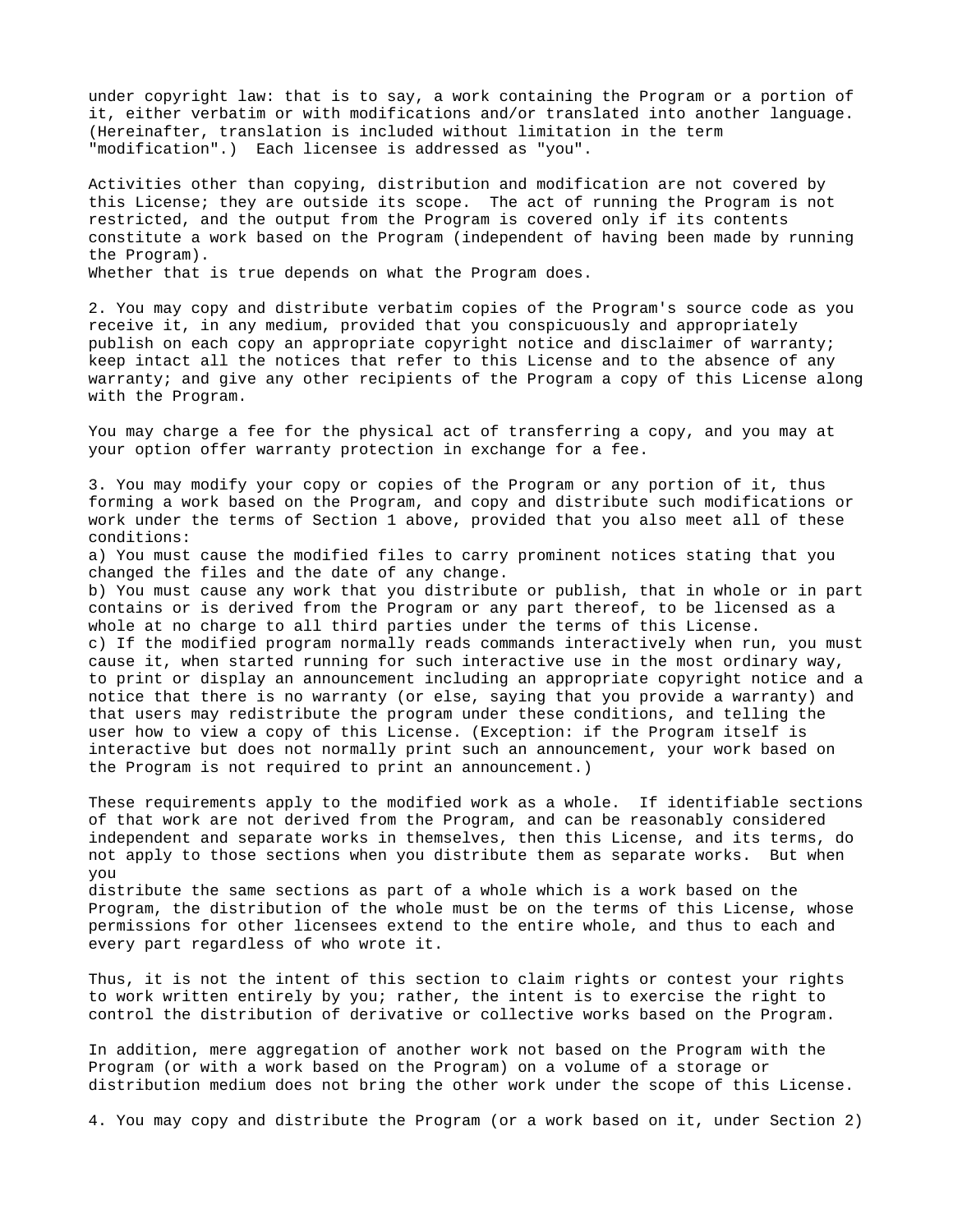in object code or executable form under the terms of Sections 1 and 2 above provided that you also do one of the following: a) Accompany it with the complete corresponding machine-readable source code, which must be distributed under the terms of Sections 1 and 2 above on a medium customarily used for software interchange; or, b) Accompany it with a written offer, valid for at least three years, to give any third party, for a charge no more than your cost of physically performing source distribution, a complete machine-readable copy of the corresponding source code, to be distributed under the terms of Sections 1 and 2 above on a medium customarily used for software interchange; or,

c) Accompany it with the information you received as to the offer to distribute corresponding source code. (This alternative is allowed only for noncommercial distribution and only if you received the program in object code or executable form with such an offer, in accord with Subsection b above.)

The source code for a work means the preferred form of the work for making modifications to it. For an xecutable work, complete source code means all the source code for all modules it contains, plus any associated interface definition files, plus the scripts used to control compilation and installation of the executable. However, as a special exception, the source code distributed need not include anything that is normally distributed (in either source or binary form) with the major components (compiler, kernel, and so on) of the operating system on which the executable runs, unless that component itself accompanies the executable.

If distribution of executable or object code is made by offering access to copy from a designated place, then offering equivalent access to copy the source code from the same place counts as distribution of the source code, even though third parties are not compelled to copy the source along with the object code.

5. You may not copy, modify, sublicense, or distribute the Program except as expressly provided under this License. Any attempt otherwise to copy, modify, sublicense or distribute the Program is void, and will automatically terminate your rights under this License.

However, parties who have received copies, or rights, from you under this License will not have their licenses terminated so long as such parties remain in full compliance.

6. You are not required to accept this License, since you have not signed it. However, nothing else grants you permission to modify or distribute the Program or its derivative works. These actions are prohibited by law if you do not accept this License. Therefore, by modifying or distributing the Program (or any work based on the Program), you indicate your acceptance of this License to do so, and all its terms and conditions for copying, distributing or modifying the Program or works based on it.

7. Each time you redistribute the Program (or any work based on the Program), the recipient automatically receives a license from the original licensor to copy, distribute or modify the Program subject to these terms and conditions. You may not impose any further restrictions on the recipients' exercise of the rights granted herein.

You are not responsible for enforcing compliance by third parties to this License.

8. If, as a consequence of a court judgment or allegation of patent infringement or for any other reason (not limited to patent issues), conditions are imposed on you (whether by court order, agreement or otherwise) that contradict the conditions of this License, they do not excuse you from the conditions of this License. If you cannot distribute so as to satisfy simultaneously your obligations under this License and any other pertinent obligations, then as a consequence you may not distribute the Program at all. For example, if a patent license would not permit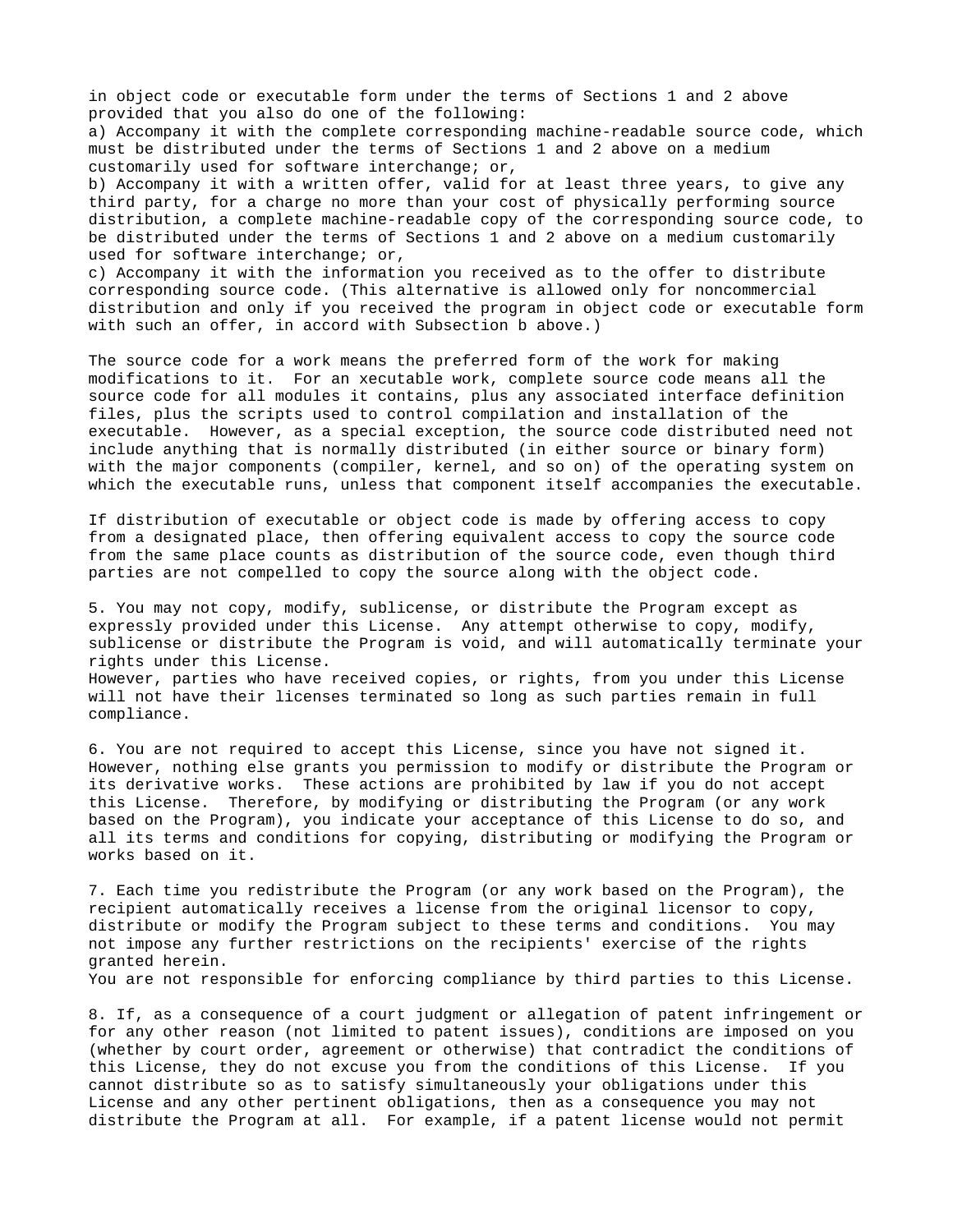royalty-free redistribution of the Program by all those who receive copies directly or indirectly through you, then the only way you could satisfy both it and this License would be to refrain entirely from distribution of the Program.

If any portion of this section is held invalid or unenforceable under any particular circumstance, the balance of the section is intended to apply and the section as a whole is intended to apply in other circumstances.

It is not the purpose of this section to induce you to infringe any patents or other property right claims or to contest validity of any such claims; this section has the sole purpose of protecting the integrity of the free software distribution system, which is implemented by public license practices. Many people have made generous contributions to the wide range of software distributed through that system in reliance on consistent application of that system; it is up to the author/donor to decide if he or she is willing to distribute software through any other system and a licensee cannot impose that choice.

This section is intended to make thoroughly clear what is believed to be a consequence of the rest of this License.

9. If the distribution and/or use of the Program is restricted in certain countries either by patents or by copyrighted interfaces, the original copyright holder who places the Program under this License may add an explicit geographical distribution limitation excluding those countries, so that distribution is permitted only in or among countries not thus excluded. In such case, this License incorporates the limitation as if written in the body of this License.

10. The Free Software Foundation may publish revised and/or new versions of the General Public License from time to time. Such new versions will be similar in spirit to the present version, but may differ in detail to address new problems or concerns.

Each version is given a distinguishing version number. If the Program specifies a version number of this License which applies to it and "any later version", you have the option of following the terms and conditions either of that version or of any later version published by the Free Software Foundation. If the Program does not specify a version number of this License, you may choose any version ever published by the Free Software Foundation.

11. If you wish to incorporate parts of the Program into other free programs whose distribution conditions are different, write to the author to ask for permission. For software which is copyrighted by the Free Software Foundation, write to the Free Software Foundation; we sometimes make exceptions for this. Our decision will be guided by the two goals of preserving the free status of all derivatives of our free software and of promoting the sharing and reuse of software generally.

## NO WARRANTY

12. BECAUSE THE PROGRAM IS LICENSED FREE OF CHARGE, THERE IS NO WARRANTY FOR THE PROGRAM, TO THE EXTENT PERMITTED BY APPLICABLE LAW. EXCEPT WHEN OTHERWISE STATED IN WRITING THE COPYRIGHT HOLDERS AND/OR OTHER PARTIES PROVIDE THE PROGRAM "AS IS" WITHOUT WARRANTY OF ANY KIND, EITHER EXPRESSED OR IMPLIED, INCLUDING, BUT NOT LIMITED TO, THE IMPLIED WARRANTIES OF MERCHANTABILITY AND FITNESS FOR A PARTICULAR PURPOSE. THE ENTIRE RISK AS TO THE QUALITY AND PERFORMANCE OF THE PROGRAM IS WITH YOU. SHOULD THE PROGRAM PROVE DEFECTIVE, YOU ASSUME THE COST OF ALL NECESSARY SERVICING, REPAIR OR CORRECTION.

13. IN NO EVENT UNLESS REQUIRED BY APPLICABLE LAW OR AGREED TO IN WRITING WILL ANY COPYRIGHT HOLDER, OR ANY OTHER PARTY WHO MAY MODIFY AND/OR REDISTRIBUTE THE PROGRAM